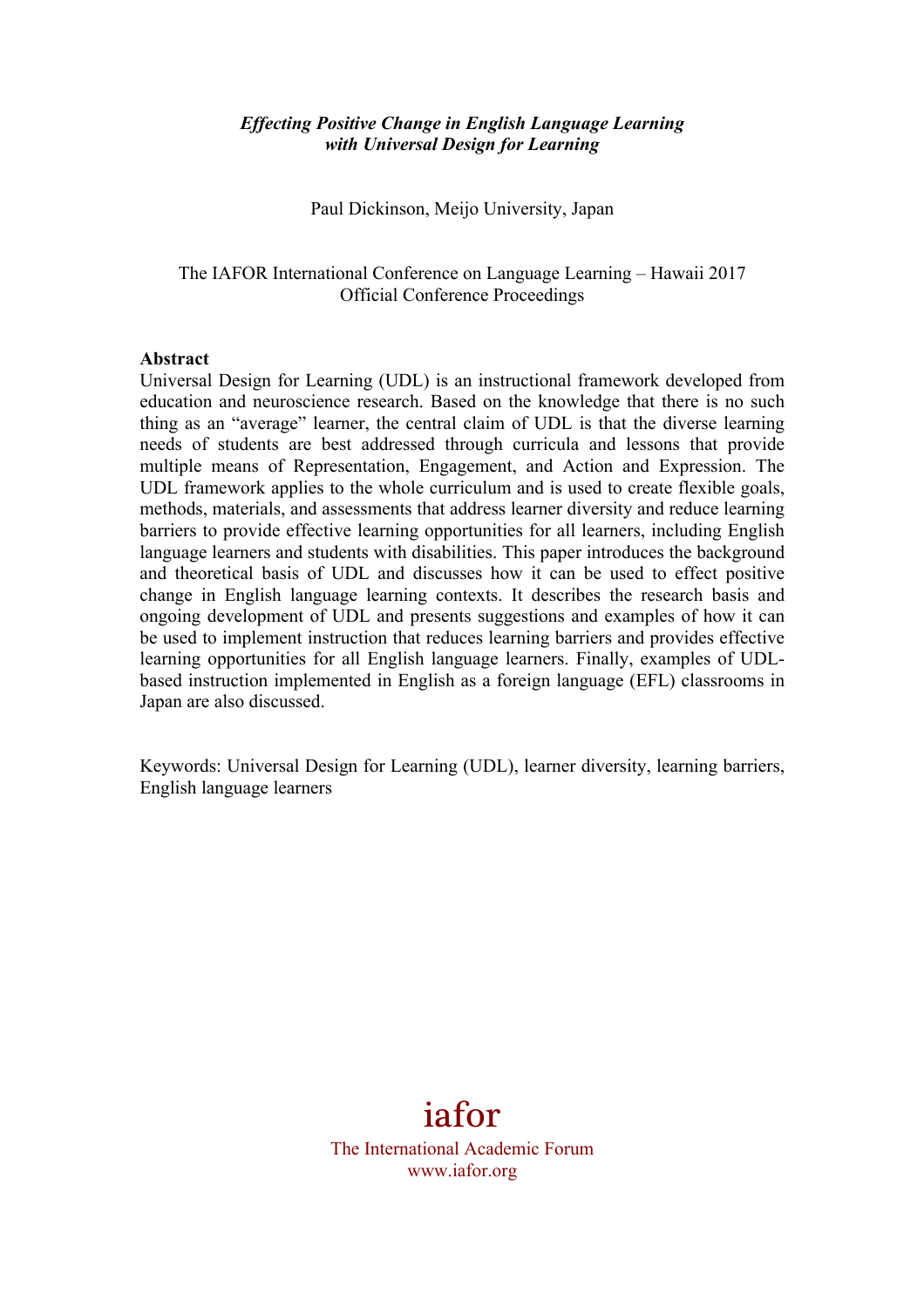#### **Introduction**

One of the effects of societal and global upheavals of recent years is that English language classrooms around the world are more diverse than ever before. Findings from neuroscience and educational research have also highlighted the learner diversity that exists in our classrooms. These findings have shown that as every individual learns differently there is no such thing as an "average" learner – variability is the norm. However, inflexible "one-size fits all" learning environments (which include goals, materials, instructional methods, assessments, and physical environments) fail to take account of the diversity in our classrooms, thus creating barriers to learning. This is in addition to the learning barriers that English language learners already face, such as the following:

- Language and cultural barriers
- Sensory and physical disabilities
- Lack of interest, motivation, or background knowledge
- Learning difficulties such as dyslexia and dysgraphia
- Social, behavioral, or emotional difficulties

The challenge confronting English language educators is how to remove or reduce these barriers and to provide effective learning opportunities for all learners. Although personalized accommodations addressing the needs of individual learners have become commonplace in most educational contexts, the need for a comprehensive pedagogical framework that provides high quality learning opportunities for all learners – regardless of socioeconomic, cultural, gender, language, cognitive, physical, and emotional background – has become more urgent.

One approach to emerge from research into creating accessible learning environments is Universal Design for Learning (UDL). UDL is an instructional framework designed to address learner diversity and to provide opportunities for deep learning for all learners. This paper aims to give an understanding of UDL and show how it can be used to reduce learning barriers and provide effective learning opportunities to all English language learners. First, it will define UDL and discuss its development. After that, it will provide a detailed description of the UDL framework. Finally, suggestions for using UDL in English language education will be presented, including descriptions of UDL-based instruction successfully implemented in EFL classrooms in Japan.

#### **Defining Universal Design for Learning**

UDL has been defined in the following ways, all of which emphasize the need for flexible approaches to reduce learning barriers and address the needs of all learners. In one widely cited definition, Rose and Gravel (2010) define UDL as "a framework for teaching and learning that often capitalizes on the power and flexibility of modern technologies to address the needs of the broadest possible range of students". In her definition, Tokuhama-Espinosa (2011, p. 312) states that

UDL provides a blueprint for creating flexible goals, methods, materials, and assessments that accommodate learner differences. Universal does not imply a single optimal solution for everyone. Instead, it is meant to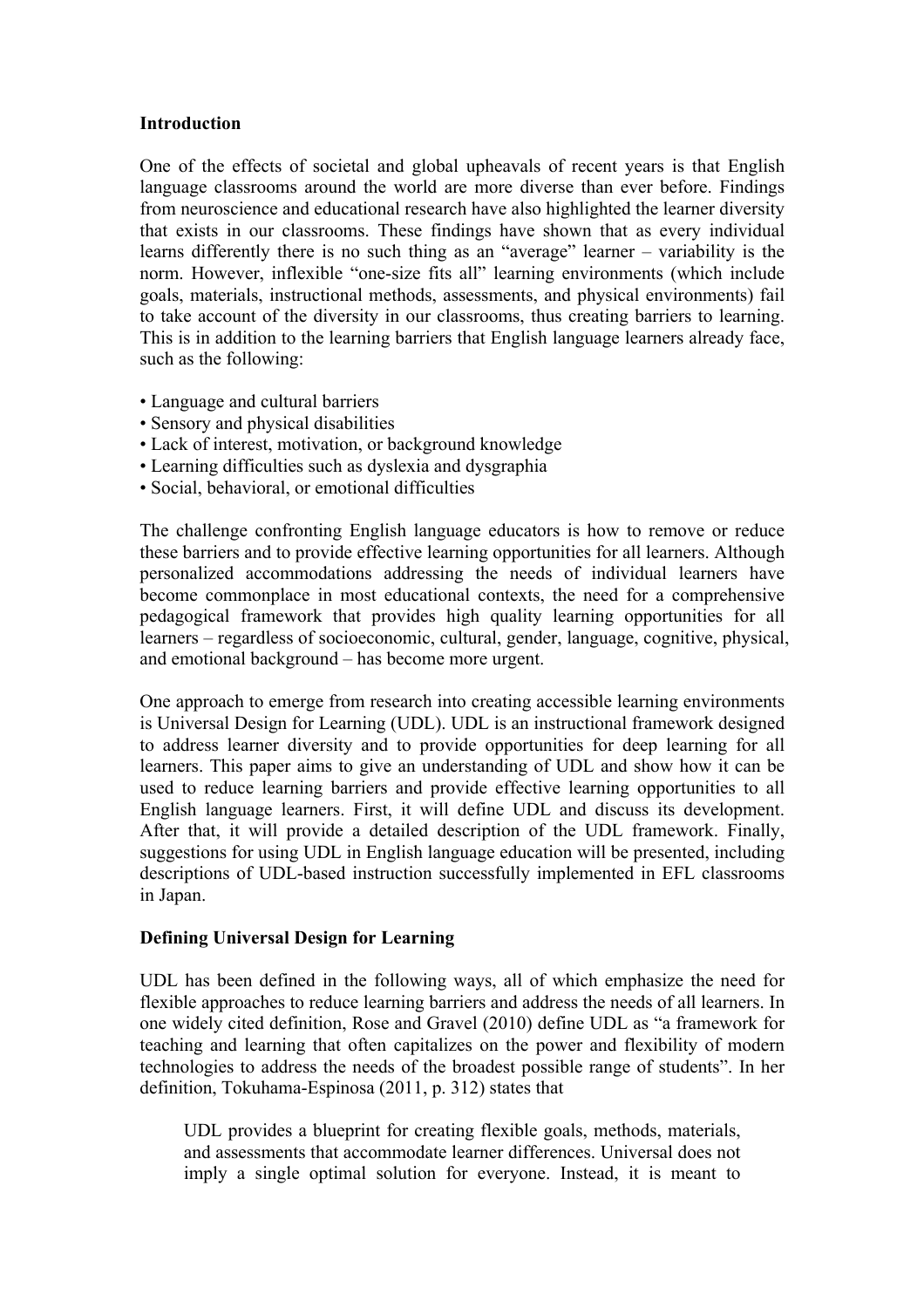underscore the need for multiple approaches to meet the needs of diverse learners.

The statutory definition of the Higher Education Opportunity Act (HEOA; Public Law 110-315, August 14, 2008) in the US, which tied funding for teacher professional development and preservice education to UDL implementation, defines UDL as

a scientifically valid framework for guiding educational practice that: (A) provides flexibility in the ways information is presented, in the ways students respond or demonstrate knowledge and skills, and in the ways students are engaged; and

(B) reduces barriers in instruction, provides appropriate accommodations, supports and challenges, and maintains high achievement expectations for all students, including students with disabilities and students who are limited English proficient.

(Higher Education Opportunity Act, 2008)

## **Development of UDL**

The history of UDL began more than 30 years ago when the Center for Applied Special Technology (CAST) began working with learners with significant learning needs. While the CAST researchers and educators saw these learners make significant gains in this clinical setting, they knew that the students would not have the same opportunities in traditional settings. And, as the learners had demonstrated their ability to succeed when given the appropriate tools, resources, and strategies, they also came to realize that the challenges facing the learners had little do with their abilities and more to do with barriers to learning in the learning environment (Nelson, 2014).

Before this, educators and researchers alike considered that learning problems resided in the learners. For example, the inability to identify words on a page had been seen as a problem within the learner that had to be "fixed". However, as CAST found, learners with dyslexia "could definitely learn and excel but would run into trouble if the only way to gain access to learning was through print-based materials. Thus, printbased materials are disabled; they don't work for everyone" (Rappolt-Schlichtmann, Daley, & Rose, 2012, p. 4). Therefore, the development of UDL involved a conceptual shift from "fixing" the learner to designing curricula and learning environments accessible to all learners (Ralabate, 2010). Reflecting on this, CAST posed the following questions:

- What if educators removed barriers at the onset when designing a learning environment, curriculum, or lesson?
- What if teachers were provided with the latest information on brain research in a way that they could apply that information within the classroom?

(Nelson, 2014, p. 4)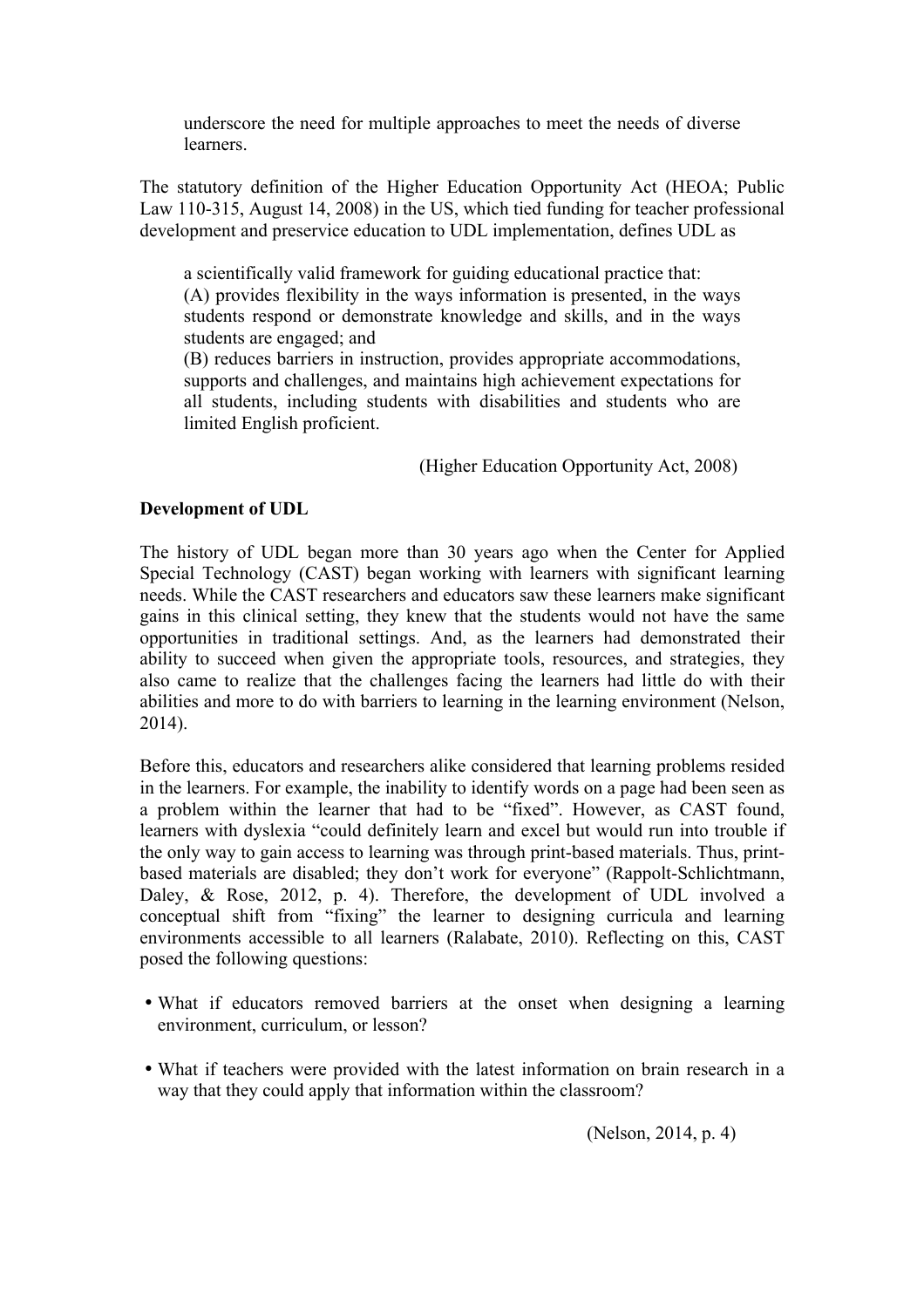From this point UDL became an actionable construct (Rappolt-Schlichtmann et al., 2012). The principles and guidelines of the UDL framework (CAST, 2011; National Center On Universal Design For Learning, 2014) were developed from a rigorous synthesis of relevant research from the learning sciences. The UDL principles and guidelines were created to assist instructional designers and educators to "systematically anticipate and reduce or eliminate barriers to learning by making curricula and assessments flexible" (Rappolt-Schlichtmann et al., 2012, p. 4).

However, UDL is an evolving framework. It continues to change as knowledge evolves and new tools and strategies are developed, put in practice, and researched. Dynamic systems theory, which assumes that learning is variable and context dependent (Fischer & Bidell, 2006; Thelen & Smith, 1994; van Geert, 1998) has reoriented theory, research and practice of the UDL framework (Rappolt-Schlichtmann et al., 2012). In assuming that the learner and curriculum are a dynamic system, UDL now holds that *neither* is disabled. Rather, they are two limits on the same system, where learning occurs in the interaction between the learner and the context (Rappolt-Schlichtmann et al., 2012). The following section will describe the UDL framework and its principles and guidelines.

#### **The UDL Principles and Guidelines**

The UDL framework is based on three principles developed from research in the learning sciences. The three principles are (1) Provide Multiple Means of Engagement, (2) Provide Multiple Means of Representation, and (3) Provide Multiple Means of Action and Expression. The three principles map onto the three learning networks: the affective networks (the "why" of learning), the recognition networks (the "what" of learning), and the strategic networks (the "how" of learning). The UDL guidelines (CAST, 2011; National Center On Universal Design For Learning, 2014) provide practical strategies for educators to implement UDL-based instruction. The UDL principles, guidelines, and checkpoints are represented in Figure 1.



Figure 1: Universal Design for Learning Guidelines. (National Center On Universal Design For Learning, 2014)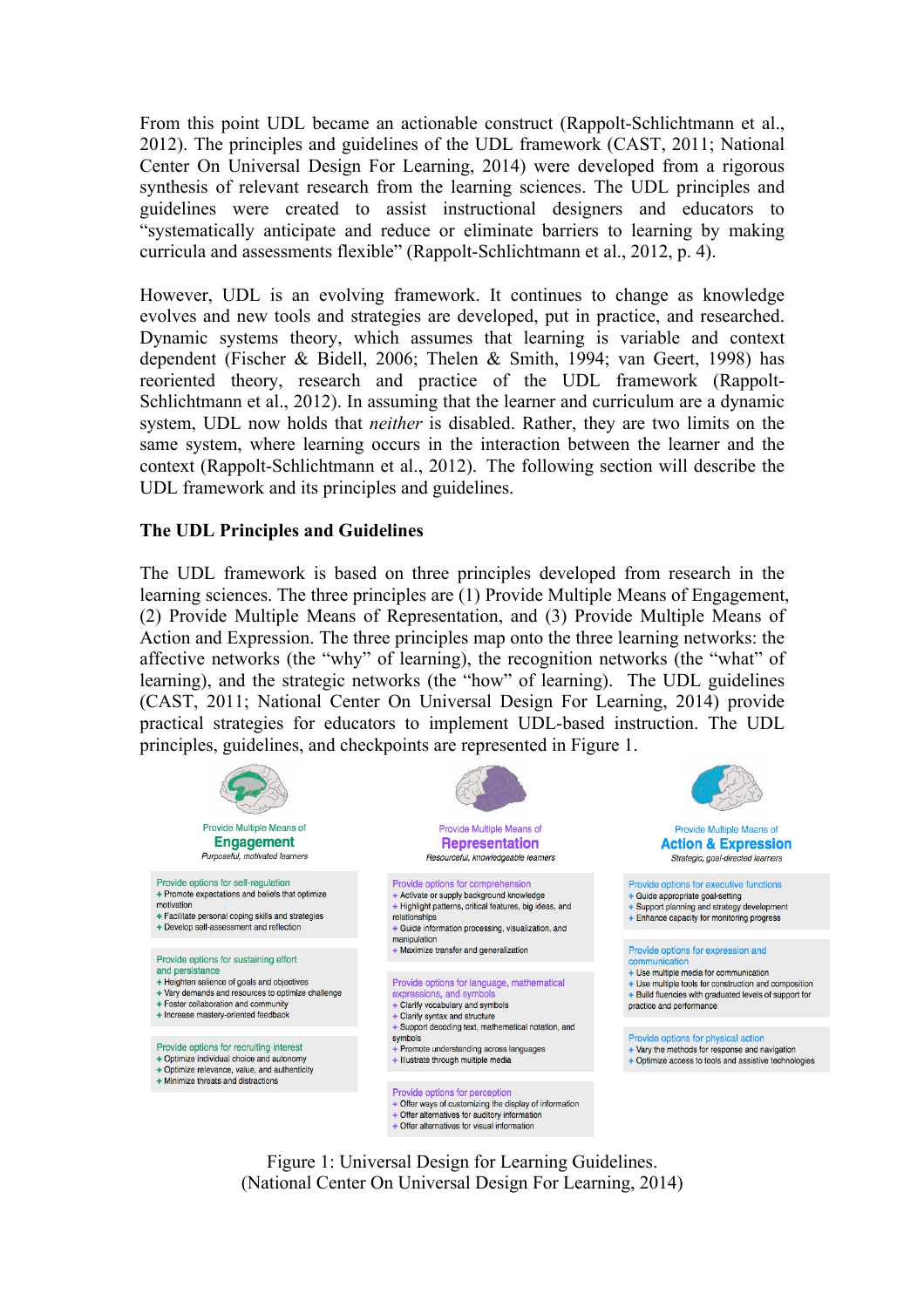As UDL is a framework and not a curriculum, its guidelines are designed to be used in any subject area and to be adapted by educators to address the specific needs of learners in their educational context. Suggestions for using the UDL guidelines in this broad sense are presented in the following section.

# **Using the UDL Guidelines**

The main purpose of the UDL guidelines is to guide educators in the use of evidencebased means of addressing the wide range of individual differences experienced in any typical classroom (Rose & Gravel, 2010). Hall, Meyer, and Rose (2012) propose that the guidelines and checkpoints are most useful as (a) tools to support the design of lessons or units, (b) tools to assess instructional methods or materials, and (c) tools for facilitating discussion about the curriculum. Suggestions from Hall et al. (2012) for utilizing the UDL guidelines and checkpoints for each of these purposes are now presented.

# **Tools for lesson development**

According to Hall et al. (2012), the UDL guidelines and checkpoints:

- can support the design and development of lessons considering the broadest range of learners from the outset
- can prompt educators to consider ways to design multiple means of Engagement, Representation, and Action and Expression directly into their instruction
- should be applied according to the specific goals of each lesson or unit
- are flexible suggestions to be applied as the teacher deems appropriate

# **Tools to assess instructional methods or materials**

Hall et al. (2012) also suggest that the UDL guidelines and checkpoints:

- can be used to determine whether any barriers exist in the curriculum or learning environment
- provide a framework for reflecting on a lesson that may have been ineffective for some learners
- offer strategies that may provide insight into ways to improve the lesson so that it is accessible to all learners

# **Tools for facilitating discussion about the curriculum**

Finally, Hall et al. (2012) propose that the UDL guidelines and checkpoints can be used to:

- start conversations in curriculum planning meetings about all aspects of the curriculum
- reflect upon ways to design lesson plans that are more inclusive of all learners
- reflect upon the effectiveness of past lessons that may not have drawn from the UDL framework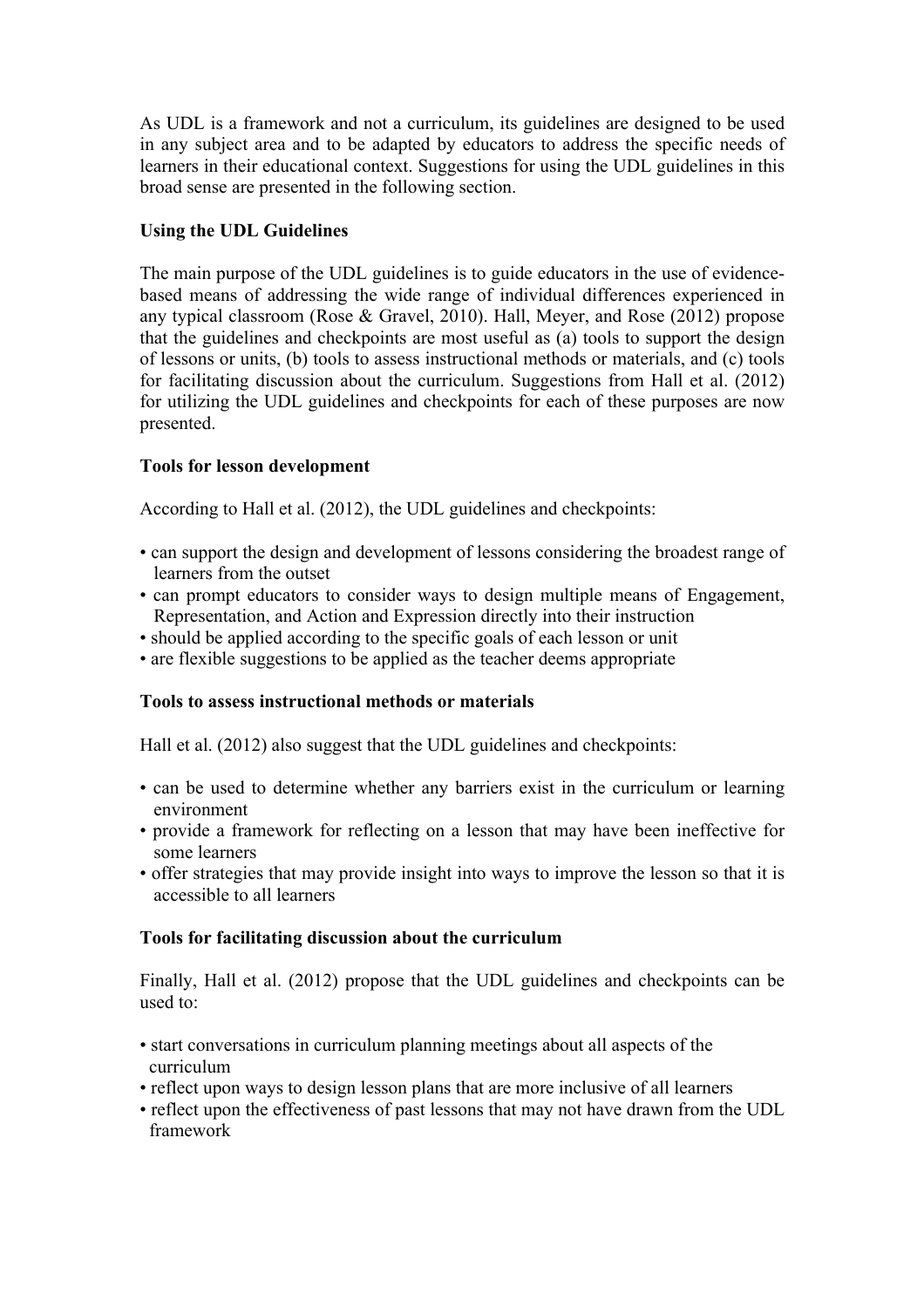Narrowing the focus to English language learning, the following section presents examples of how UDL can be used to reduce learning barriers and provide effective learning opportunities in the English language classroom.

# **UDL in the English Language Learning Classroom**

This section will present some suggestions of how English language educators can use the UDL framework to design and implement instruction that reduces barriers to learning and delivers high quality learning opportunities to their learners. It provides practical examples based on each of the three UDL principles and their goals of how this can be implemented.

## *Principle*: Provide Multiple Means of Engagement *Goal*: Purposeful, motivated learners

Examples:

- Choice of topics, tools, and means of expression (as appropriate to learning goals)
- Learner portfolios or personal journals
- Project-based learning
- Flexible groupings (e.g., by skill, by interest or passion, for collaboration)
- Near peer role modeling

*Principle*: Provide Multiple Means of Representation *Goal*: Resourceful, knowledgable learners

Examples:

- Visual representations of new vocabulary and concepts
- Auditory and visual support of text-based materials (e.g., listen to CD while reading, read aloud, text-to-speech software, video, graphics, picture books)
- Textual support of auditory information (e.g., transcripts, Automatic Speech Recognition speech-to-text software)
- Scaffolded digital reading environments (SDRs). Create own SDRs or use e-books and resources with auditory and translation support, and multimedia glossaries
- Supply, activate, or provide sources or links to background knowledge to support comprehension of texts

*Principle*: Provide Multiple Means of Action and Expression *Goal*: Strategic, goal-directed learners

Examples:

- Set well-defined and challenging learning goals
- Provide guides and checklists to support appropriate goal setting and planning
- Use graphic organizers and templates to support organization of ideas
- Audio and video recordings (e.g., created using smartphones)
- Movies, manga, posters, dramatic, musical or other responses
- Digital platforms that provide multiple tools, media, and expressive options

In the next section, examples of the successful implementation of some of the options described above in Japanese university EFL classrooms are summarized.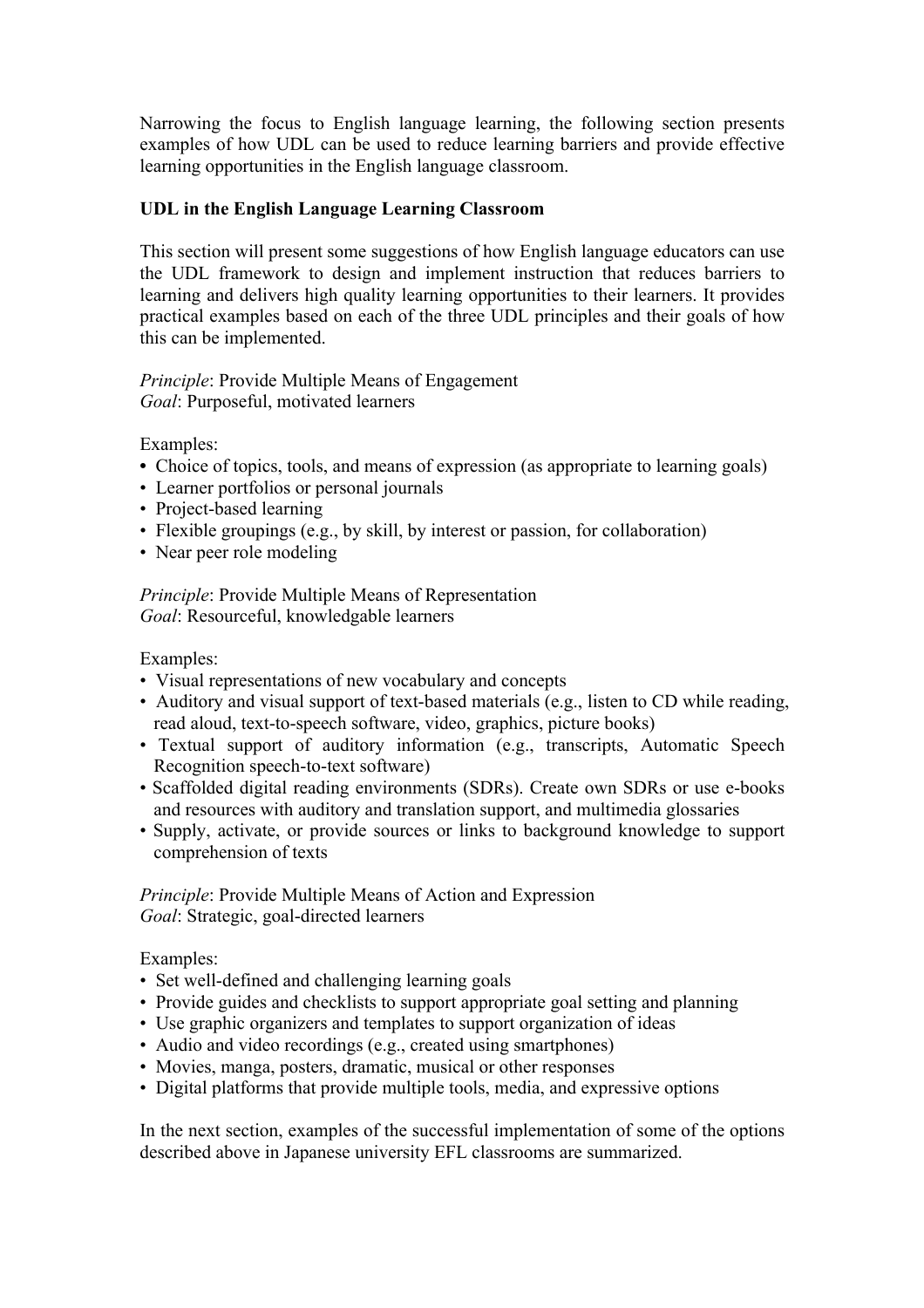## **Effecting positive change with UDL: Success stories from the classroom**

Although the goal of UDL proponents is that it be implemented, at the very least, on an institution-wide basis – as its prominence in legislation such as the 2008 Higher Education Opportunity Act indicates – this is not always possible. It is quite common for UDL to be implemented "one classroom at a time" as educators become aware of it and trial it in their own contexts. In this section, I will summarize some examples of how I have implemented UDL-based instruction in university EFL classes in Japan.

First, I will briefly describe two successful examples of instruction based on the principle of Engagement. The first involved learners creating a self-directed learning portfolio. Based on the idea that giving options for self-regulation and for recruiting interest through, for example, optimizing individual choice, autonomy, relevance, value, and authenticity, can improve learner engagement, over fifteen weeks learners created a portfolio of expressive works in English. Among the types of expressive works that learners chose to create were short stories, personal journals, and reviews of books and movies. Another activity based on the principle of providing multiple means of Engagement was a self-directed listening portfolio. In order to maximize the amount of English input received through listening, students in a communicative English course were asked to regularly listen to (and watch, if applicable) something in English of their own choosing and to produce some evidence of learning, such as a summary, a review or a vocabulary log. Although guidance was provided on the types of resources and learning tasks that might be suitable, learners had autonomy over what they listened to as well as what type of learning activity they completed. Weekly feedback and advice from the instructor ensured that learners also had sufficient support and guidance in addition to their own self-regulation.

Next, I will summarize two successful examples of instruction based on the principle of Representation. One activity in an extensive reading program involved playing the audio of graded stories while learners simultaneously read and listened. This helped develop reading and speaking skills and was evaluated highly by learners (Dickinson, 2017). This activity is especially helpful for less proficient readers for decoding new words and learning pronunciation. Another activity employing multiple means of Representation involved having students read a story and watch a movie version of the same story. The multimodal representations (textual, visual, aural) of the stories and the L1 support provided in the movies reduce learning barriers by providing options for learners to perceive and comprehend the content. The contrasting interpretations offered by the book and movie representations also offer opportunities for deeper learning as learners not only receive increased language input with multimodal support, but are also able to develop their critical thinking and analytical skills through considering the different perspectives and interpretations provided in the two versions of the story.

Finally, I will describe two examples of instruction successfully implemented in my EFL classes based on the principle of providing multiple means of Action and Expression. One involved a collaborative multimodal storytelling activity where small groups of learners created and performed a narrative using comic-style drawings and language. After learning about narrative structure and the linguistic forms used in narratives, small groups of learners collaborated to create their own narratives in both visual and linguistic formats. The final stage involved each group of learners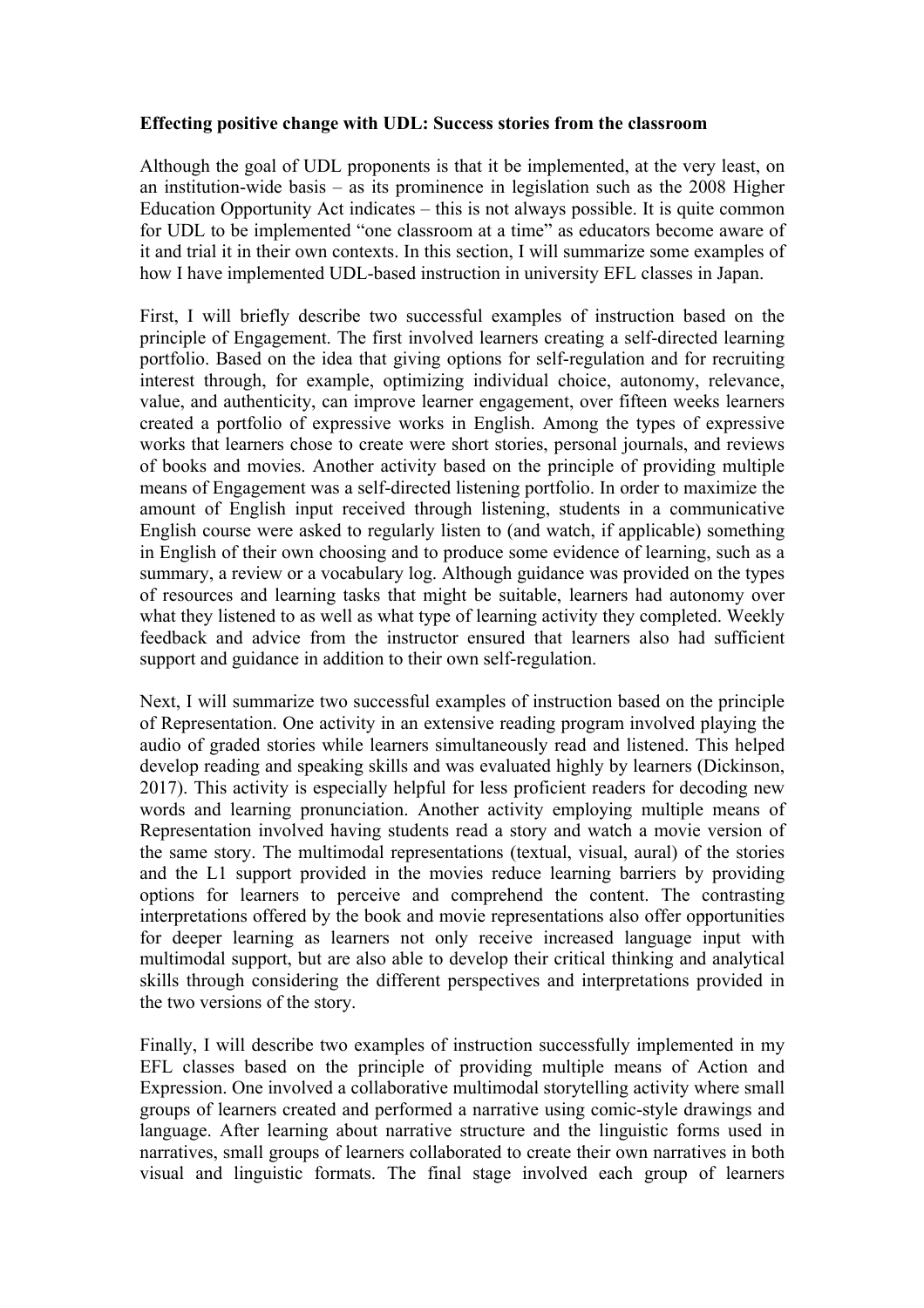performing their stories orally using the comic strip style pictures they had drawn as a visual support. The collaborative nature of this activity enabled learners to use their different strengths and interests, for example, with drawing pictures or writing, to produce the final expression of their learning. The other example involved providing learners with options in how they gave presentations in an EFL class. After researching their self-chosen topic learners were able to present on it in a format of their choosing. Learners could use a poster, PowerPoint, or use video, props and realia in their presentations. For example, one group presenting on the buildings on New York created and used a 3D scale model of the Empire State Building in their presentation. Learners indicated that they enjoyed the option of choosing a presentation format that best suited their topics, skills, and communication styles.

## **Conclusion**

The challenges posed by learner diversity in English language classrooms today are significant. At the same time, with the knowledge we have about learning and the affordances of digital technology there are more opportunities than ever before to address the needs of our diverse learners. Universal Design for Learning has been presented as a promising framework to guide educators in harnessing the available knowledge and tools to create effective learning environments that help all learners meet high learning expectations. This paper has described the UDL framework and shared some suggestions for using it to provide the appropriate goals, instruction, materials, and assessments to help enable this outcome. It has also presented some examples of UDL-based instruction that achieved positive outcomes in EFL classrooms. However, there is a need for much more classroom-based research of UDL, not only to provide evidence of its claimed scientific validity (Edyburn, 2010), but also to evaluate its effectiveness in improving English language learning outcomes for all learners. Only then will UDL become better known and accepted as a valid framework for addressing learner diversity and improving learning outcomes in English language learning education.